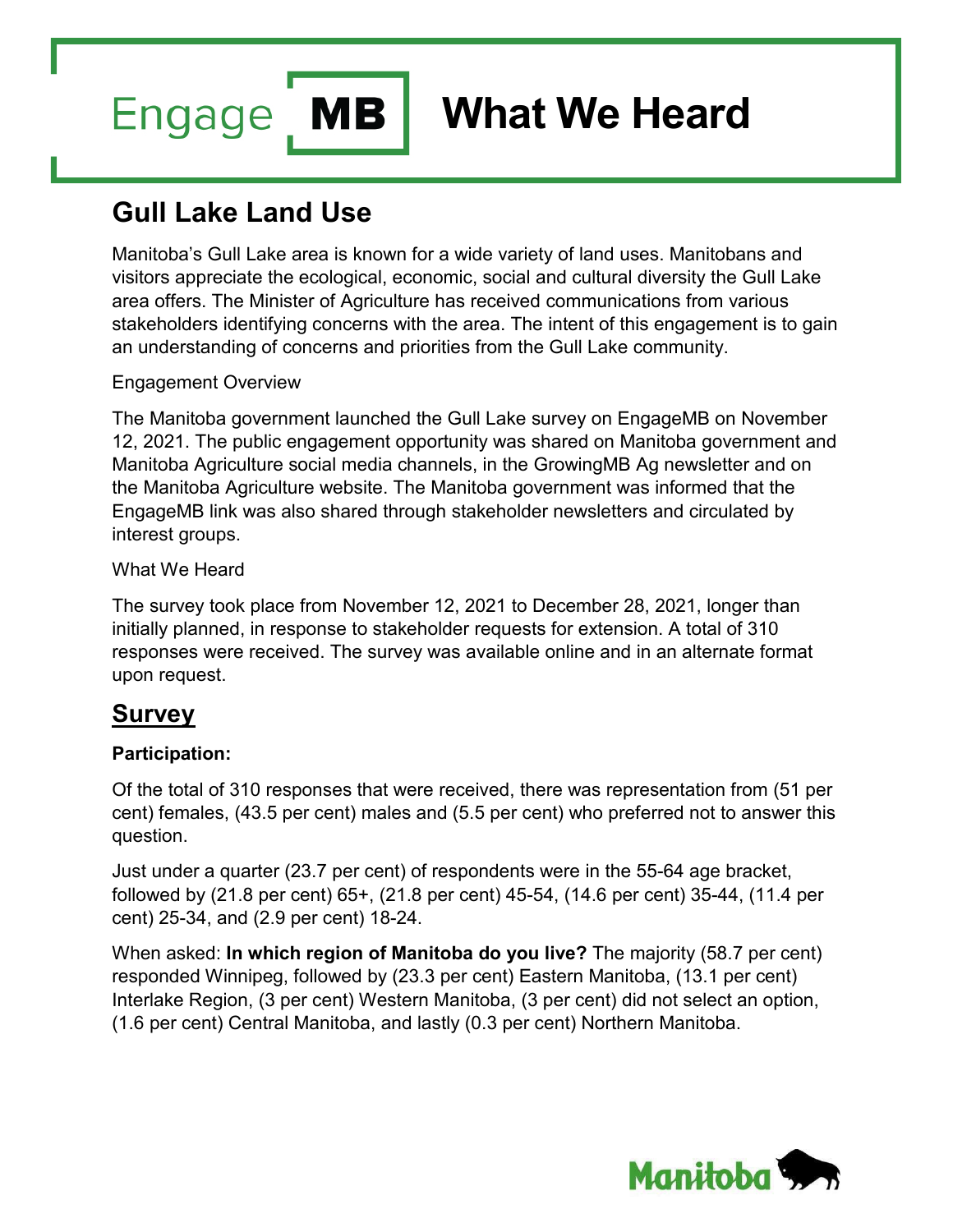# **Connection:**

It was important to ask questions related to personal connections to the Gull Lake land use. The first question asked: **What are your connections to the Gull Lake area**? The majority (56 per cent) selected *I enjoy recreational pursuits in the Gull Lake area*, followed by (21 per cent) selected *I pay property taxes to the local rural municipality*  (Figure 1).

The second question related to personal connections asked: **How long have you had a connection to Gull Lake**? The majority (50.3 per cent) of respondents selected *25 years or more* (Figure 2).

A third question was asked: **During what seasons do you spend your time in the Gull Lake are**a? The majority (53 per cent) of respondents selected *summer for 2-3 months* (Figure 3).



*Figure 1: Survey Question Related to Personal Connections to Gull Lake Land Use.*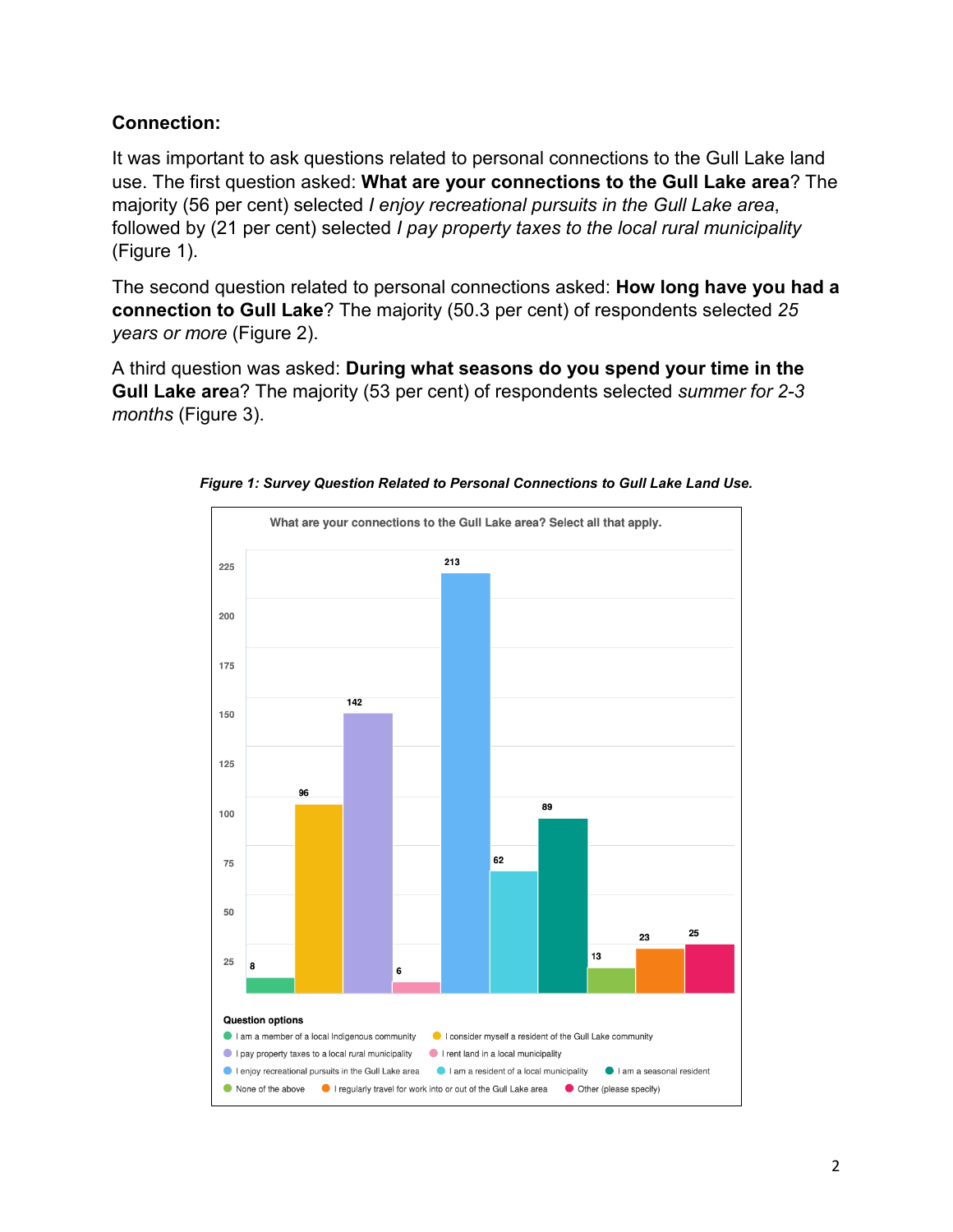

*Figure 2: Survey Question Related to Personal Connections to Gull Lake Land Use.*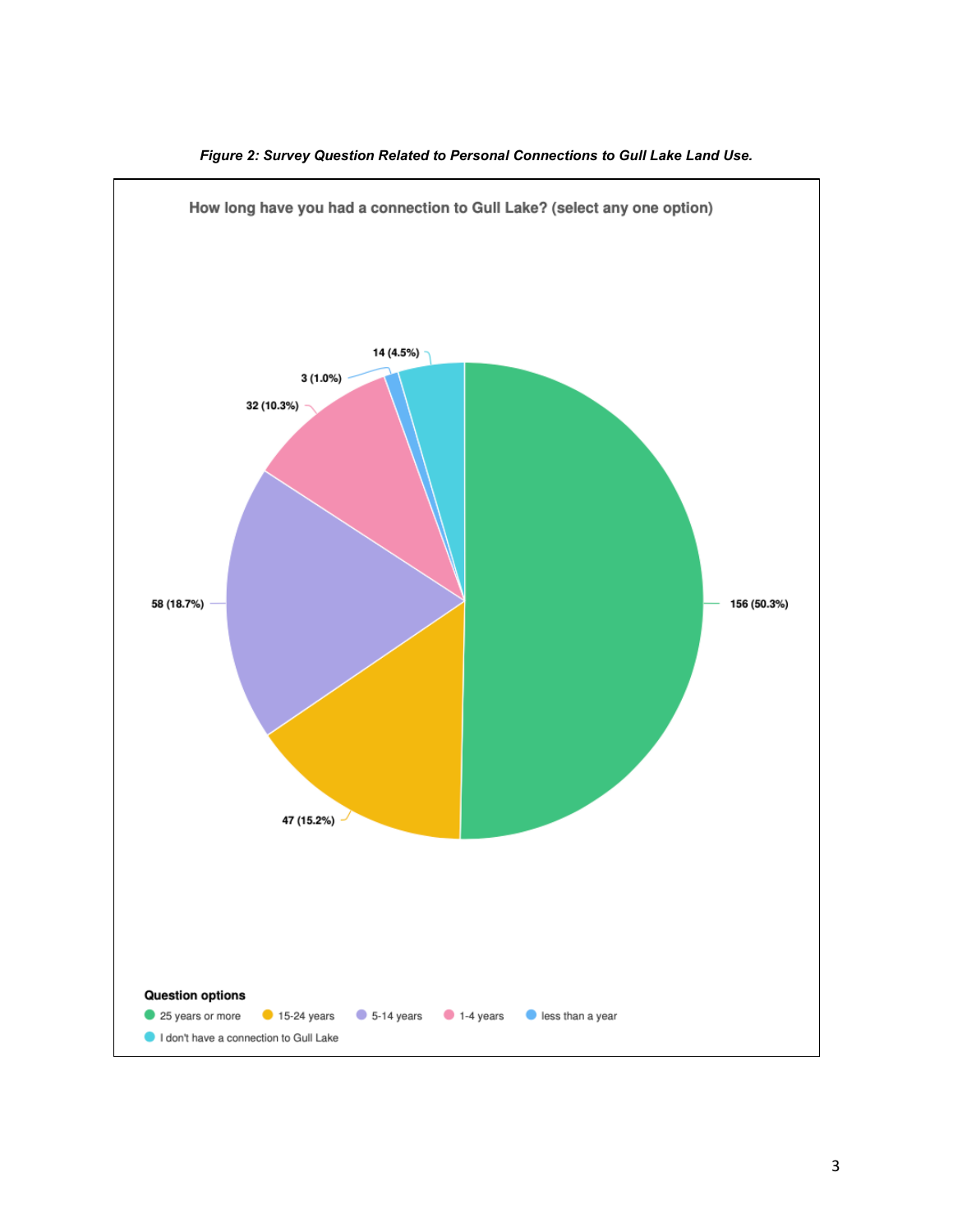

*Figure 3: Survey Question Related to Personal Connections to Gull Lake Land Use.*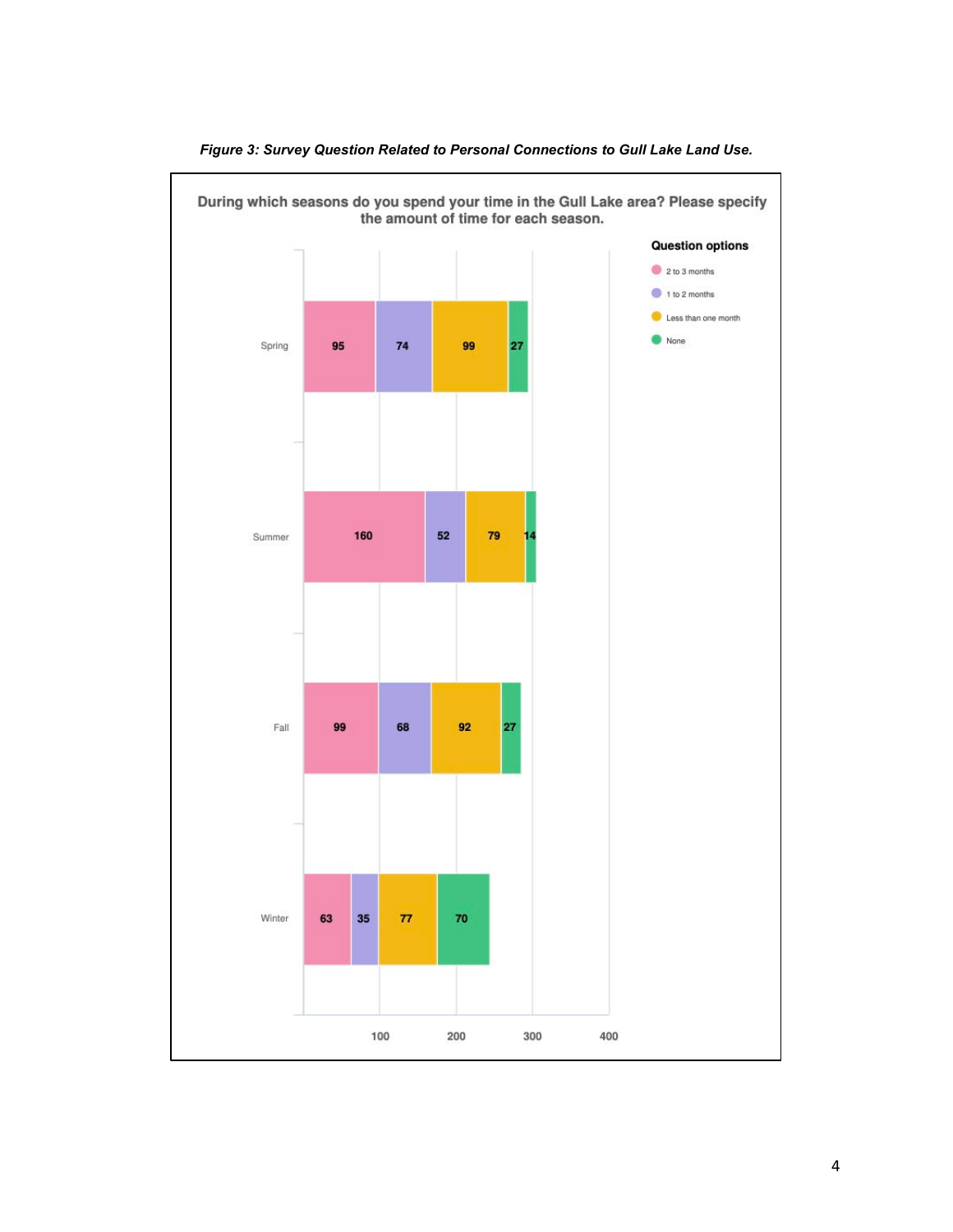### **Business:**

There were two questions related to business operations within and surrounding the local municipalities. When asked: **Do you operate a business in a local municipality? (e.g. Rural Municipality of St. Clements, Rural Municipality of Alexander)**, majority (90.6 per cent) respondents answered *no*.

If yes was the response, it was further asked: **Which business sectors apply? The** majority (44 per cent) responded *Agriculture*. Some additional business sectors that were noted as other (please specify) included *construction, property management, education* and *automotive* (Figure 4).



#### *Figure 4: Survey Question Related to Business Operations.*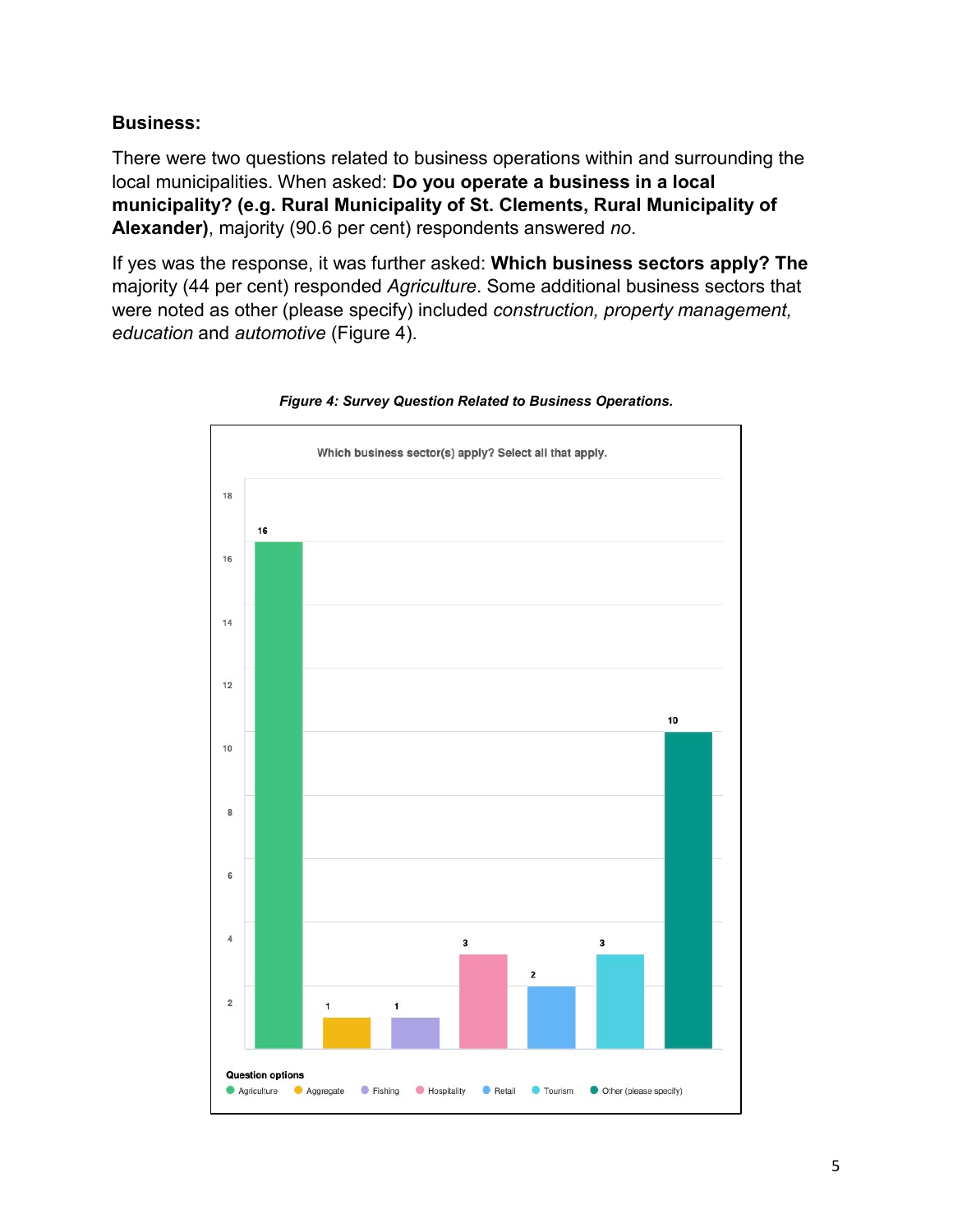# **Water Health Concerns:**

When asked: **Do you have concerns with the water health in the Gull Lake area**? The majority (76.1 per cent) of respondents selected *yes* as their response (Figure 5).

If yes was the response it was further asked: **What are your concerns?** (Figure 6). Respondents mentioned concerns regarding *Water Levels* the most (30 per cent). Specifically, that the water level of Gull Lake has been dropping in the last few years. Many respondents (20 per cent) mentioned that the lake is also at great risk for contamination of *Zebra Mussels* with its proximity to Lake Winnipeg and the Winnipeg River system. Respondents explained they are concerned about *Lake Water Quality* (20 per cent), and expansion of *Gravel Pits*, and other aggregate *Mining Operations* (18 per cent). Respondents also mentioned concerns regarding *Algae* (7 per cent) and *Boat Traffic* (5 per cent).



*Figure 5: Survey Question Related to Water Health Concerns in Gull Lake area.*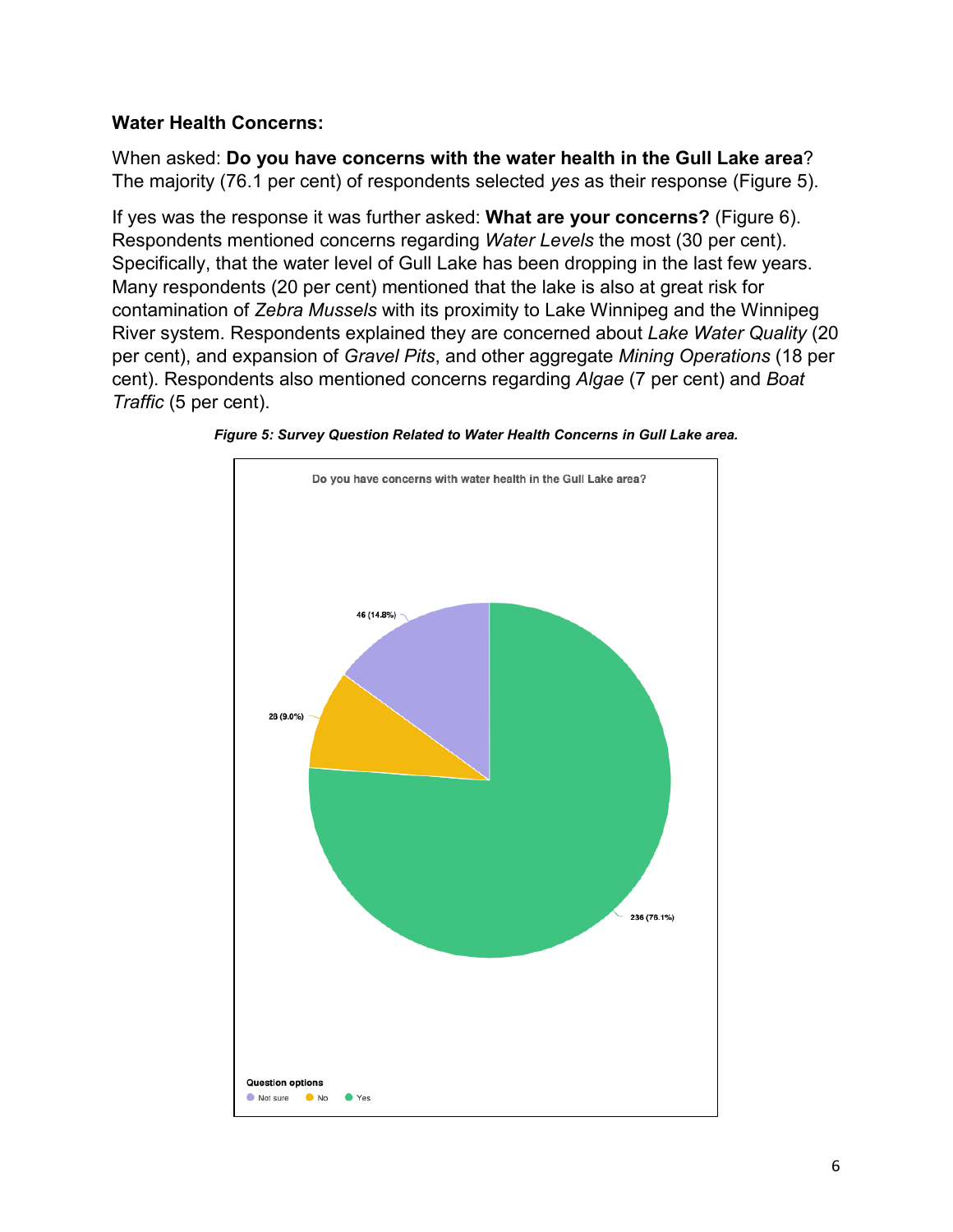



# **Appreciation:**

When asked: **What do you appreciate most about the Gull Lake area**? The top answer (34 per cent) mentioned was *Nature* (Figure 7). Many individuals took the time to elaborate and say the rare and diverse ecosystem, wildlife and specifically the orchids and carnivorous plants in the Brokenhead Wetland. *Recreational Activities* (22 per cent) followed Nature*,* which included boating and hiking, including the Brokenhead Interpretive Trail. *Lake Water Quality* (13 per cent) followed Recreational Activities. Many specified how beautiful and clean Gull Lake is and that many are worried about Zebra Mussels. *Community* and *Tranquility* were tied for fourth (12 per cent) in terms of appreciation of the Gull Lake area. Many made mention of the wonderful and safe community in the Gull Lake area. Key words of peaceful, quiet, calm and tranquility were used to describe the Gull Lake area. Finally, individuals(7 per cent) appreciate the *Proximity* and accessibility Gull Lake area is to Winnipeg.



#### *Figure 7: Survey Question Related to Appreciation of the Gull Lake area.*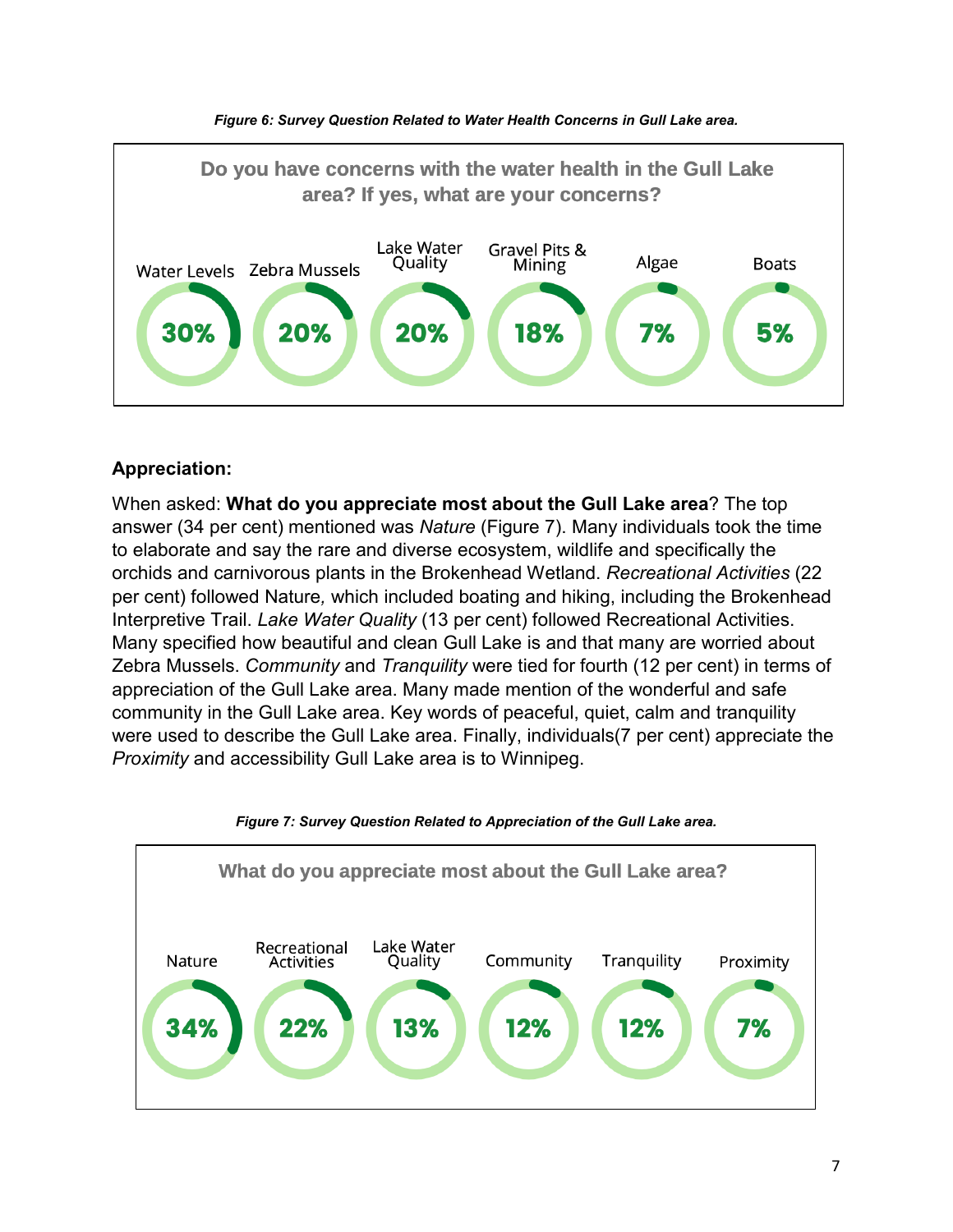### **Importance:**

When asked: **Gull Lake is home to many valuable natural assets. We want to know what is most important to you. What are the highest priority items that require attention to ensure sustainability of the area's natural assets and improve life for the community?** Respondents selected *Sufficient Water Supply* (84 per cent) and *Wildlife and Wildlife Habitat* (84 per cent) as high priorities (Figure 8). Other high priorities include *Clean Drinking Water* (78 per cent), *Fish and Fish Habitat* (75 per cent), and *Drought Resilience* (66 per cent)**.** 

When asked: **Are there any other areas of priority for the Gull Lake area?** Respondents addressed concerns regarding the potential of *Zebra Mussels* contaminating Gull Lake and that the *Gravel Pits* may impact the natural beauty of the Gull Lake area.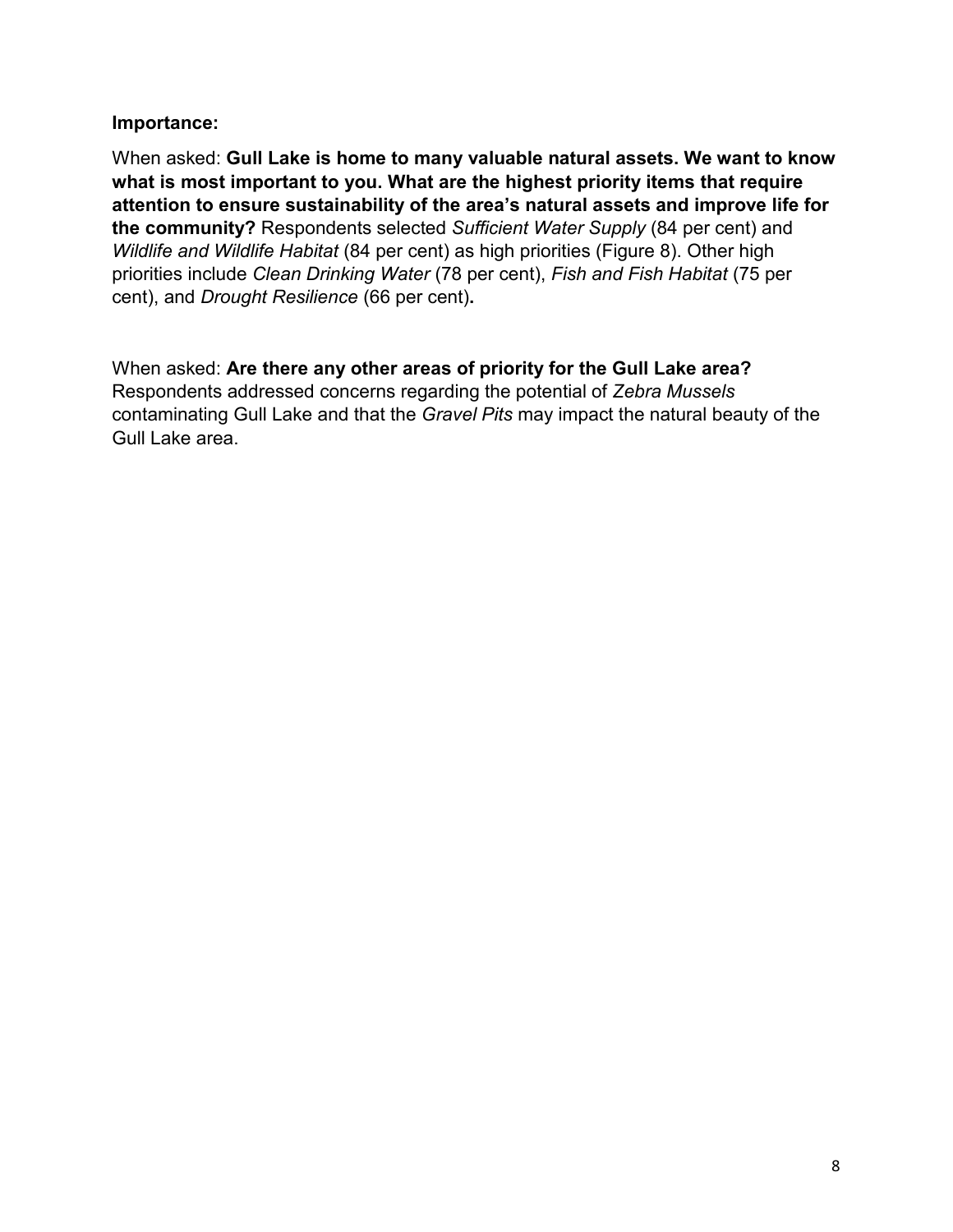

#### *Figure 8: Survey Question related to Gull Lake Land Use Importance.*